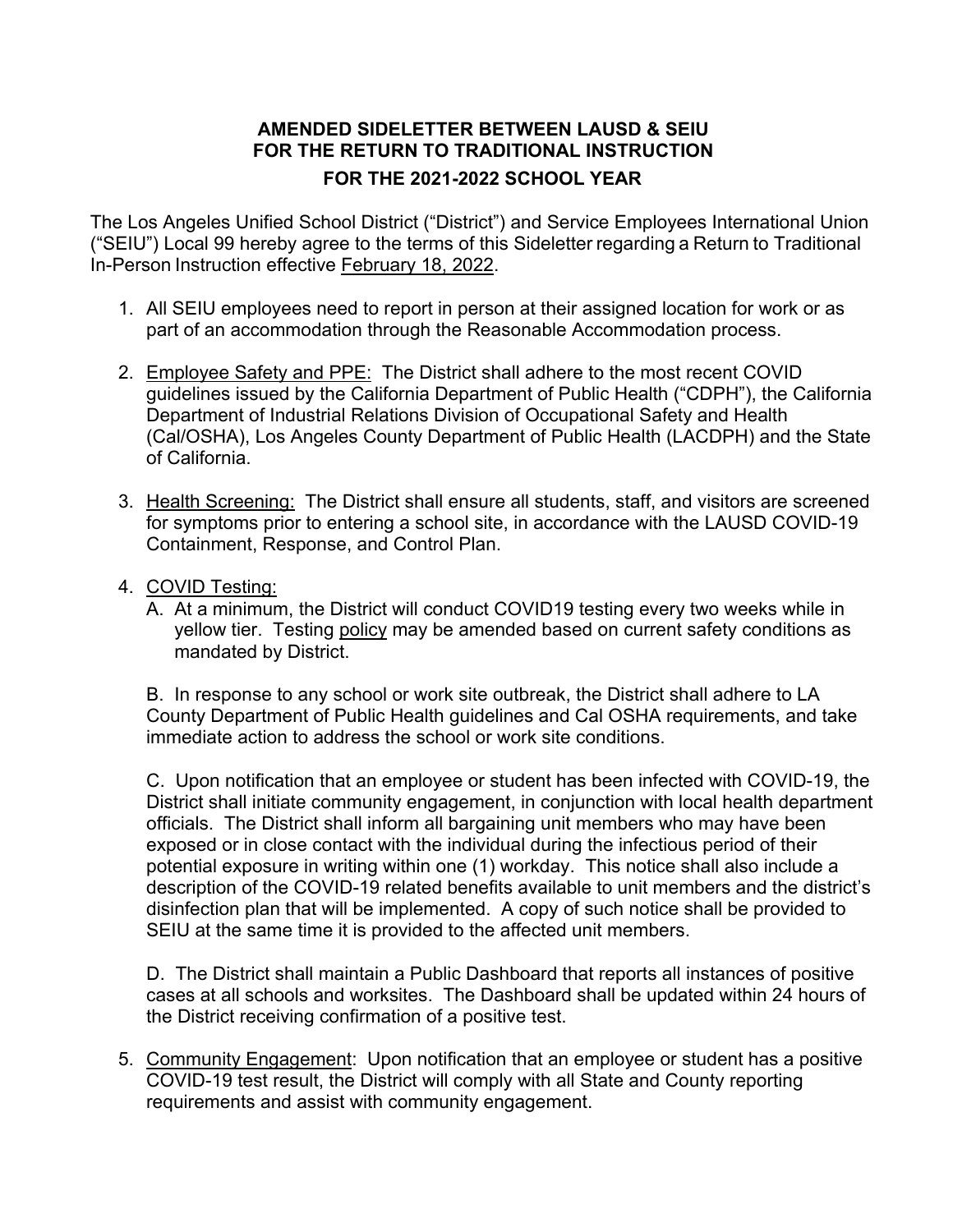- 6. Face Coverings: The use of face coverings shall be enforced at all District facilities and in District vehicles in accordance with the Los Angeles County Department of Public Health guidelines and/or District policy. The District will maintain an adequate supply of face masks to facilitate compliance. In accordance with LACDPH Guidelines, alternative protective strategies may be adopted to accommodate students who are on Individualized Educational Programs or Section 504 plans who cannot use a mask for reasons related to their identified disability or accommodation. Additional personal protective equipment (PPE) for employees may include:
	- Medical grade masks
	- Face shields
	- Gloves
	- Gowns
- 7. Physical Distancing: Physical distancing shall be enforced at all District sites and facilities in accordance with the most current Los Angeles County Department of Public Health guidelines and/or District policy.
- 8. Hand Sanitizer & Soap: The District shall comply with the following hand washing logistical requirements:
	- Every room with a sink shall be stocked with soap, hand sanitizer, and paper towels.
	- Every classroom shall be provided with hand sanitizer.
	- Non-classroom workspaces shall be provided hand sanitizer.
	- Employees who drive District vehicles shall be provided a small bottle (i.e. 1 oz.) of hand sanitizer upon request.
	- Hand sanitizer or portable hand washing stations shall be provided at designated ingress and egress point.
	- All hand washing/hand sanitizing supplies noted above or otherwise provided shall be checked and restocked as needed and prior to the beginning of each day.
	- Appropriate disinfectant supplies shall be provided.
- 9. Cleaning and Disinfecting: The District shall ensure all classrooms, restrooms, and workspaces are cleaned regularly and all high touch surfaces are disinfected daily as required by LACDPH guidelines. These duties will be assigned to the appropriate classifications and those classifications agreed upon by the District and SEIU.
- 10.Health and Safety Practices Meeting: The District and SEIU shall participate in an ongoing Health and Safety Practices Meeting which shall meet twice a month to ensure the safety of all employees. The Health and Safety Practices Committee shall include two representatives from SEIU to discuss:
	- PPE availability at the sites
	- Training needs at sites
	- Physical distancing practices
	- Or any other item related to safety concerns.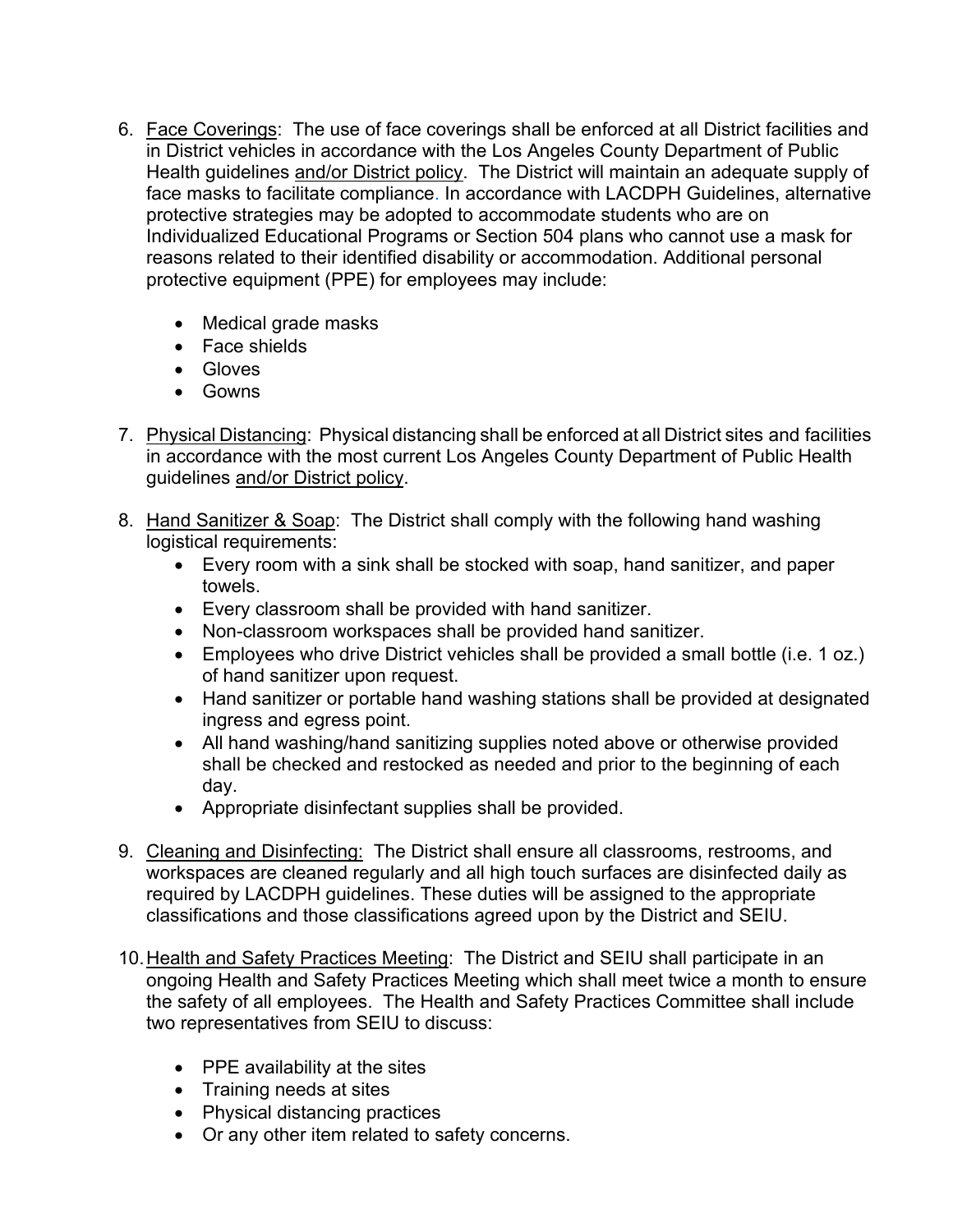- 11.COVID 19 Compliance Task Force: All school sites shall have a COVID-19 Compliance Task Force, including a SEIU Local 99 representative. Training for participants shall be provided via MyPLN when the representative joins the Task Force or at least once per year. Employees shall be compensated at the appropriate rate of pay to complete the training. Each school site task force shall meet no less than twice per month to address health & safety compliance issues at the school site. If the meeting or training occurs outside the employee's scheduled working hours, they will be compensated at the appropriate rate of pay. The task force shall make every effort to address identified deficiencies in a timely manner that reflects the urgency of each deficiency.
- 12. Ventilation: The parties acknowledge the District's installation of MERV-13 air filters in every LAUSD classroom, and all non-classroom District facilities/ work spaces in accordance with Section 4 of the *Return to Hybrid/In-Person Instruction Sideletter*  between LAUSD & SEIU Local 99 for Units B, C, F, and G (December 4, 2020), has contributed to a collaborative effort to set the highest safety standards for public schools in the nation.
	- a. To further improve air quality in every classroom, the District is maintaining air filtration systems with a minimum efficiency reporting value (MERV) of 13 or better through at least October 1, 2021.
	- b. All air filters at worksites where bargaining unit members are required to work in person shall be inspected no less than once per month and replaced as needed.
- 13.Reporting of Unsafe Conditions: SEIU members are encouraged to report unsafe working conditions at their school or work site to their Supervisor or site Administrator. This section does not waive the ability of any employee to exercise any of their rights under the Collective Bargaining Agreement or seek support from their union if they feel working conditions are unsafe*.*
- 14.Compensation and Benefits: Any and all legislative/executive orders that apply to providing employees any additional supplemental paid leaves will be paid to employees in accordance with the law.
- 15. Medical Accommodations: Employees seeking medical exemptions may engage their supervisor through the Reasonable Accommodation Process.
- 16. COVID-19 Infections and Isolation or Quarantine: All employees who test positive for COVID-19 shall be required to isolate at home. Upon exhaustion of any available COVID related state or federal emergency leave, unit members required to isolate at home as the result of a positive COVID-19 test or quarantine at home as the result of close contact exposure as determined by a Community Engagement Team, shall be paid without having to utilize contractual or statutory leave time.
- 17.Stipend: in recognition of the extraordinary efforts of SEIU employees related to the COVID-19 pandemic, the parties agree to the following:
	- a. The stipend of one-thousand, seven hundred fifty dollars (\$1,750) for the 2021-2022 school year shall be paid to all SEIU Bargaining Unit members active as of the date of signing of this amended agreement.
	- b. This stipend shall be paid in a timely manner following approval by the Board of